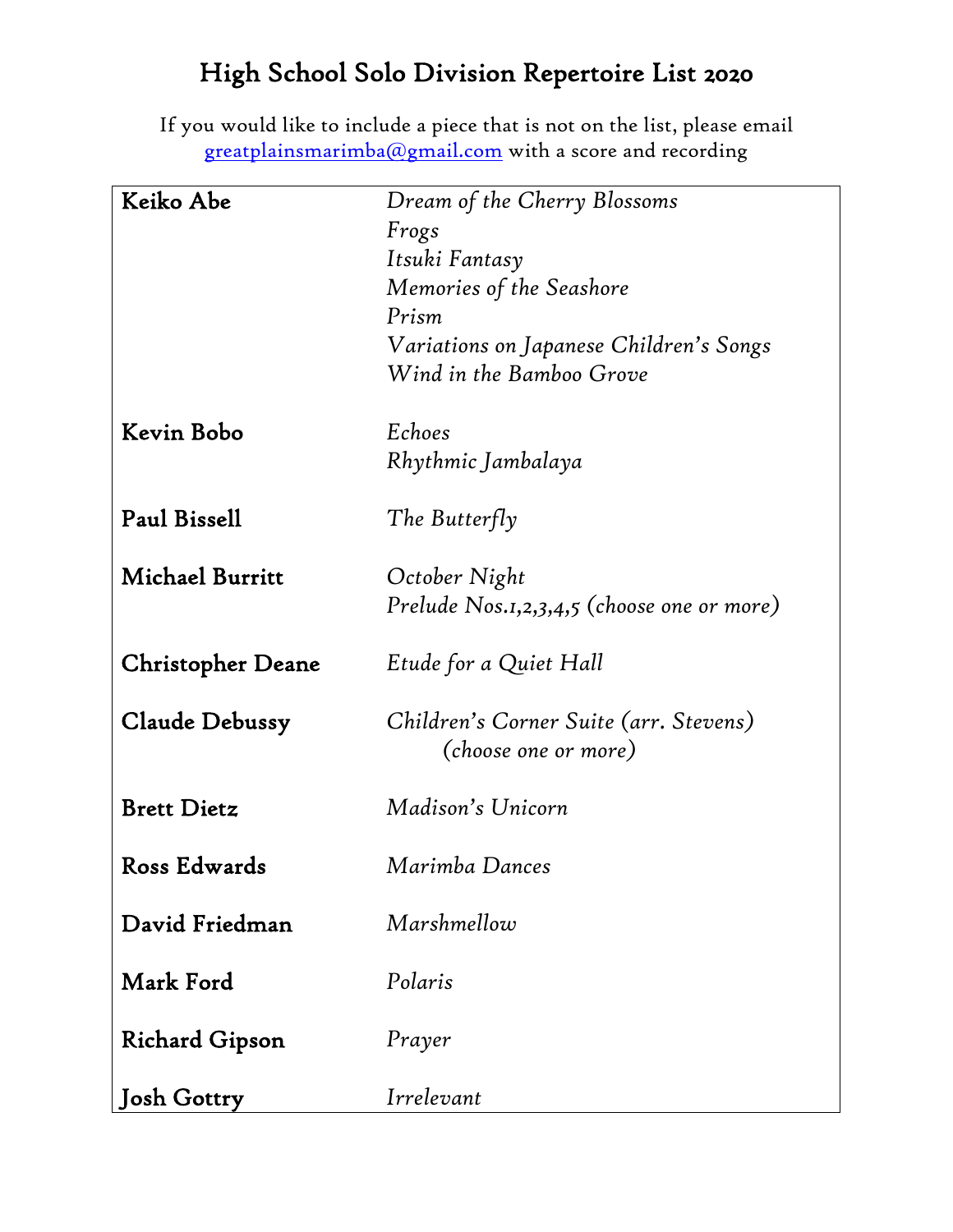## High School Solo Division Repertoire List 2020

| Eckhard Kopetzki          | Three Movements for a Solo Dancer (choose<br>one or more)                                                             |
|---------------------------|-----------------------------------------------------------------------------------------------------------------------|
| Chin-Cheng Lin            | Kaleidoscope (choose one or more)                                                                                     |
| Rich O'Meara              | Restless                                                                                                              |
| Jessica Muniz             | Eruption of Sakurajima                                                                                                |
| Takatsugu Muramatsu       | Land                                                                                                                  |
| <b>Christopher Norton</b> | November Evening                                                                                                      |
| Guillame Le Picard        | Abaca                                                                                                                 |
| Ney Rosauro               | Prelude No. 1 in E Minor                                                                                              |
| Eric Sammut               | Ameline<br>Libertango<br>Stroboscope<br>The Four Rotations (choose one or more)<br>Three Spirals (choose one or more) |
| <b>Mattias Schmitt</b>    | Ghanaia                                                                                                               |
| <b>Emmanuel Sejourne</b>  | Katamiya<br>Nancy                                                                                                     |
| Donald Skoog              | Water and Fire                                                                                                        |
| Paul Smadbeck             | Rhythm Song<br>Virginia Tate                                                                                          |
| <b>Julie Spencer</b>      | After the Storm                                                                                                       |